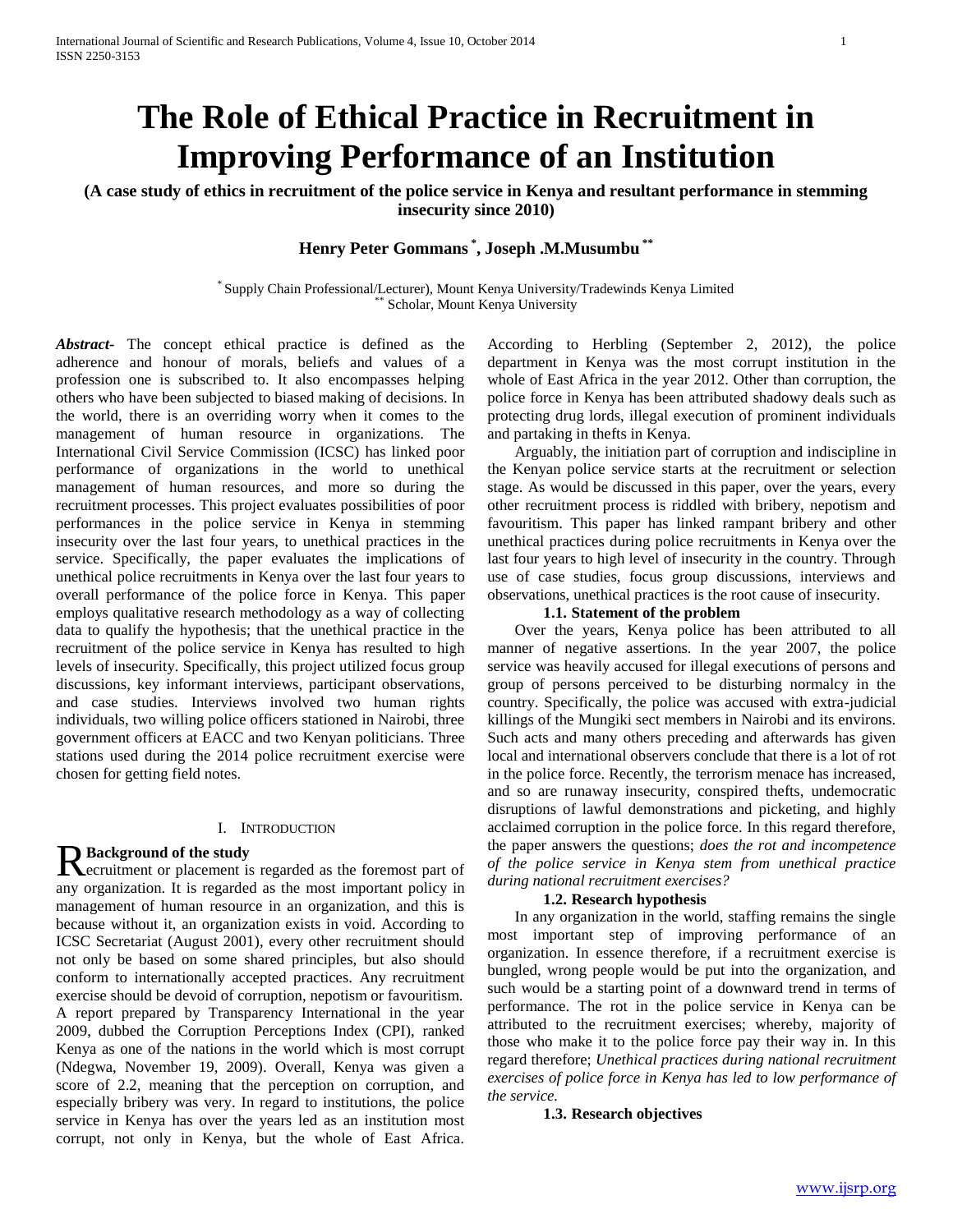- 1. To investigate the link between high levels of conspired thefts and low morale of the police force in Kenya.
- 2. To find out whether increased insecurity trends in the country is attributable to incompetence and unwillingness to stem it out.
- 3. To evaluate the trends in the recruitment exercises in Kenya and whether they are riddled with nepotism, bribery, tribalism and favouritism.
- 4. To link incompetence and poor performance in the police service to presence of individuals who do not have the passion to be in the service other than monetary gains.

#### **1.4. Research questions**

- 1. What are the attributes of the police service in Kenya in terms of their capabilities to stem out runaway insecurity, increased presence of outlawed groups and terrorism?
- 2. How is the police service in Kenya rated in terms of bribery during recruitment services and general performance?
- 3. How rampant is corruption or lack of it in the police force, and more so during the selection and recruitment of security personnel in Kenya.
- 4. What are some of the unethical tendencies that are attributable to recruitment of the police service in Kenya?
- 5. What links exist in the police service in Kenya in regard to incompetence of security personnel in Kenya and claims of unethical practices during national recruitment exercises of police service in Kenya?

# **1.5. Assumption of the study**

 This research is based on assumption that the tendencies of unethical practices that were noted in the selected case studies and reference points were representative of a wider trend in Kenya. The study also makes assumption that the selected respondents were not biased in the answers they gave, and that their views were representative of the whole of the professions they represented.

# **1.6. The scope of the study**

 This study was limited to the police service in Kenya. The focus was on the recruitment of police into the police service in Kenya in the year 2014. The outcome is linked to the rampant rise of insecurity in Kenya for the past four years. Reports from various local and international sources have been used in this study to qualify the relationships between ethical or unethical practice during recruitments of police officers in Kenya and the performance, or lack of it for police service for the past four years.

# **1.7. Ethical consideration of the study**

 There are a number of ethical considerations that were made in this study so as to come up with a most representative analysis of the police in Kenya, and the link of poor performance to unethical practices during recruitment drives.

> 1. The policing profession is a most sensitive profession, and thus a lot of information gathered in the course of this study could not be included in this study.

- 2. Enough authority from relevant policing institution had to be consulted during the whole of the study.
- 3. As a matter of necessity, the results of this study had to be shared with relevant heads of various policing institutions in Kenya, and their views of whether to publish were sought.

#### II. LITERATURE REVIEW

#### **2.0. Introduction to Literature review**

 The focus of this paper is the strong links that exists between poor strategies in recruitment of people into an organization and resultant poor performance. Organizations all over the world take enough time in strategizing on how to get the right people in their organizations. This is because haphazard recruitment can result to having incompetent staffs and having people whose interest is not embedded on improving the performance of an organization. In this regard therefore, it is paramount to put measures and principles that are to be used during any recruitment exercise.

 Specifically, this paper looks at how, Kenyan police service has over the years lost its glory in terms of performance, simply because their recruitment exercises are riddled with unethical practices such as bribery, nepotism, favouritism and tribalism. The literature review analyzes both theoretical and conceptual frameworks as a way of finding the strong link between performance of an organization, and recruitment exercises.

**2.1. Theoretical framework** 

# **2.1.1. Introduction to theoretical framework**

 As underlined in this project, the focus is on the underlying relationships between poor performance of police in Kenya and the unethical practices that are rampant during recruitment drives. In this regard, unethical practices such as embedded discriminations, bribery, tribalism, favouritism and nepotism has been studied to cause rising trends of insecurity and general poor performance of the police service in Kenya. This section looks at some of the core theories that help create this link. The following theories have been evaluated to create this link, namely; the retention theory, the attribution theory, implicit personality theory, the objective factor theory, the critical contact theory, and the subjective factor theory.

# **2.1.2. Retention theory**

 This theory is most applicable in an organization setting, and concerns itself with the ability to hold employees in an organization. This is a most critical part of any organization; because, the ability to retain qualified employees in the organization makes the organization attain stability. According to Larson, Lakin and Bruiniks (1998), a well strategized recruitment process helps in building a good foundation of a company in terms of performance. More so, this is because the recruitment process will yield a good work base, which is highly talented and passionate about the working of the organization. Logan (2007) has also studied on how good management of Human Resource can help in attaining good retention of workforce, with the starting point of management being at the recruitment stage.

 As expounded and understanding of this theory, it is clear that failure to strategize during recruitment can yield a bad workforce. Retention is mostly through good absorption, and if this is not capitalized during recruitment, stability of the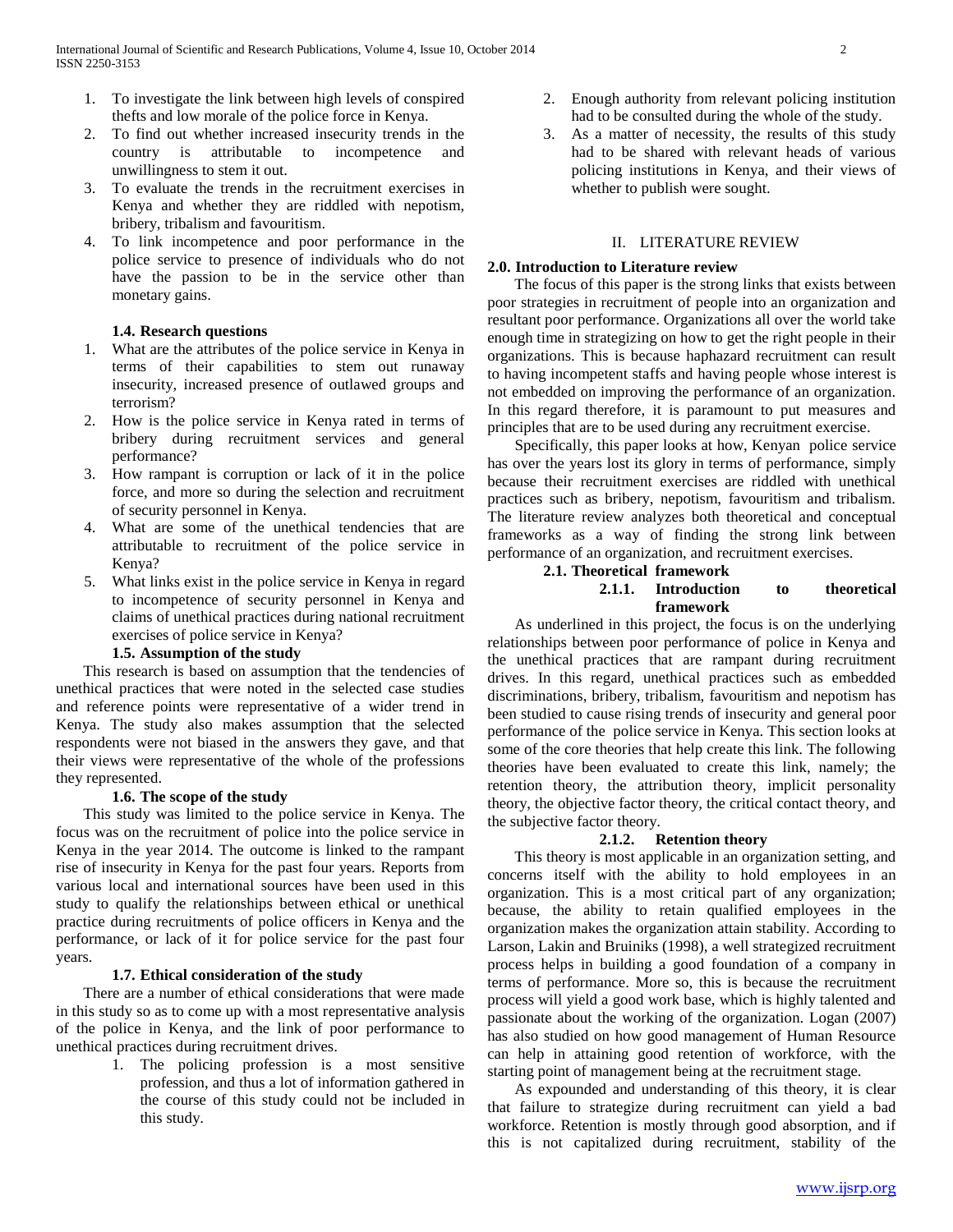company would be compromised. Logan (2007) puts it that Human Resource management starts at the recruitment point. If such an exercise is bungled, a company would be full of nontalented persons and those not passionate about what they are assigned to do. It is highly important to set good standards during the recruitment drive so as to have a workforce committed to the ideals and values of the organization, and for good retention capacity.

#### **2.1.3. Attribution theory**

 This theory helps in attaching some meaning to the behavior of other people, or even how people think. In explaining how people behave, internal attributions have to be evaluated, especially in personality traits. An environment or a situation can give a person a particular trait, which overall can give someone a defined attribution. According to Anderson (2001), an interviewee during recruitment must be evaluated on the kind of behavior he or she has. In this regard, if a bad behavior is recruited into the workforce, it means that the stability of the company and general performance are compromised.

 Attribution theory is highly applicable in explaining low performance of the police service in Kenya. Attributions of individuals recruited into the police service can be driven either by motivation or by emotions. Mostly, it is recommended that individuals absorbed into the police force are driven by motivation as opposed to emotions. Emotional driven attributions can encompass a need to make quick money, or a need for revenge. Such individuals would only lower performance of the police service as opposed to adding value. Corruption and other unethical deals during recruitment helps have such kind of attributions into the police, and as such should be avoided.

# **2.1.4. Implicit Personality theory**

 Implicit Personality theory helps in defining biases and specific patterns that individual acquires when making a decision or an impression about something with low information on it. This theory was developed by Renato Tagiuri and Jerome Bruner in the 1950s when they considered some external impressions or traits developed by individuals (Cash, 2013). It is all about stereotypes that individuals develop towards something, and therefore, if a person with negative stereotypes towards an institution is recruited into an organization, such an individual can only lower performance of the organization as opposed to adding value to it. It is critical that when an organization is carrying out a selection and recruitment drive, factors such as passion to perform should be considered. Those whose main aims are material gains instead of contributing to value addition should be discarded at the recruitment stage.

 All selection and recruitment methods should have utility and validity (London, 2001). It is important to be choosy during recruitment, with the criteria being on those whose ability to add value is high. However, when ethics are not considered, possibilities that are that individuals put into the workforce are limited in terms of ability to add value. Such should be the case whenever there is a recruitment drive of the police service. In most cases, with an example of the Kenyan police recruitment drives, acts of terrorism become rampant, and it is hard to determine whether those who have been put into the police service are capable of delivering and securing people.

#### **2.1.5. Objective factor theory**

 Objectivity is an important consideration in any decision making process. By definition, objectivity means considering all sides of prevailing situations before coming up with an informed decision. As well, before an individual decides to work for a particular organization, he or she must have evaluated all possibilities and need of working for the organization. According to Christians (2012), most of the factors that are chosen by individuals wishing to work in an organization include the location, the levels of salaries or wages, the nature of work and opportunities present for growth. The theory suggests that individuals apply for a job mostly based on the attributes of the organization and the tangibility of the job (Christians, 2012). However, the issue of money has always come in, and a number of individuals would do anything to be in the organization. Such a situation is highly prevalent during police service recruitment drives, where, individual would consider bribery as a way of getting the job.

#### **2.1.6. Subjective factor theory**

 As opposed to the objective factor theory, the subjective factor theory looks at the personality and the compatibility of a person with the image an organization is known for. It is also a very critical factor to be considered when choosing the company to work for. Wilson (2008) is of the view that an individual should first of all evaluate whether the company or institution he or she is wishing to join has the attributes he or she possess. For example, in the police force, not everybody has a sense of responsibility in securing people, and such people should not be allowed to be in the organization. However, in most cases, the people who are recruited are those who have "bought" their way in, through favouritism, tribalism or bribery. Such a sad situation only begets low performance of the police force. In Kenya, over the years, rampant insecurity tendencies have been reported, and not that the police service does not have enough resources, but individuals in this force lack compatibility with the service.

#### **2.1.7. Critical contact theory**

 This theory is relevant where the objective and subjective factors theories are not applicable. A person may lack information about a particular company. This theory asserts that an individual may lack critical differentiates of a various job opportunities prevalent and does not have significant contact with a company. Employment of such a person is mostly based on his or her presentation during the interview. Basing on the argument of non-performance in an organization, an individual who fails to understand what is needed in a job may fail to have significant contribution to it. As per the discussion, an individual may lack requisite knowledge about what is needed for a person getting into the police service in Kenya. Such an individual, even after intense training will still not add value to the service. Such individuals should be filtered right at the recruitment stage.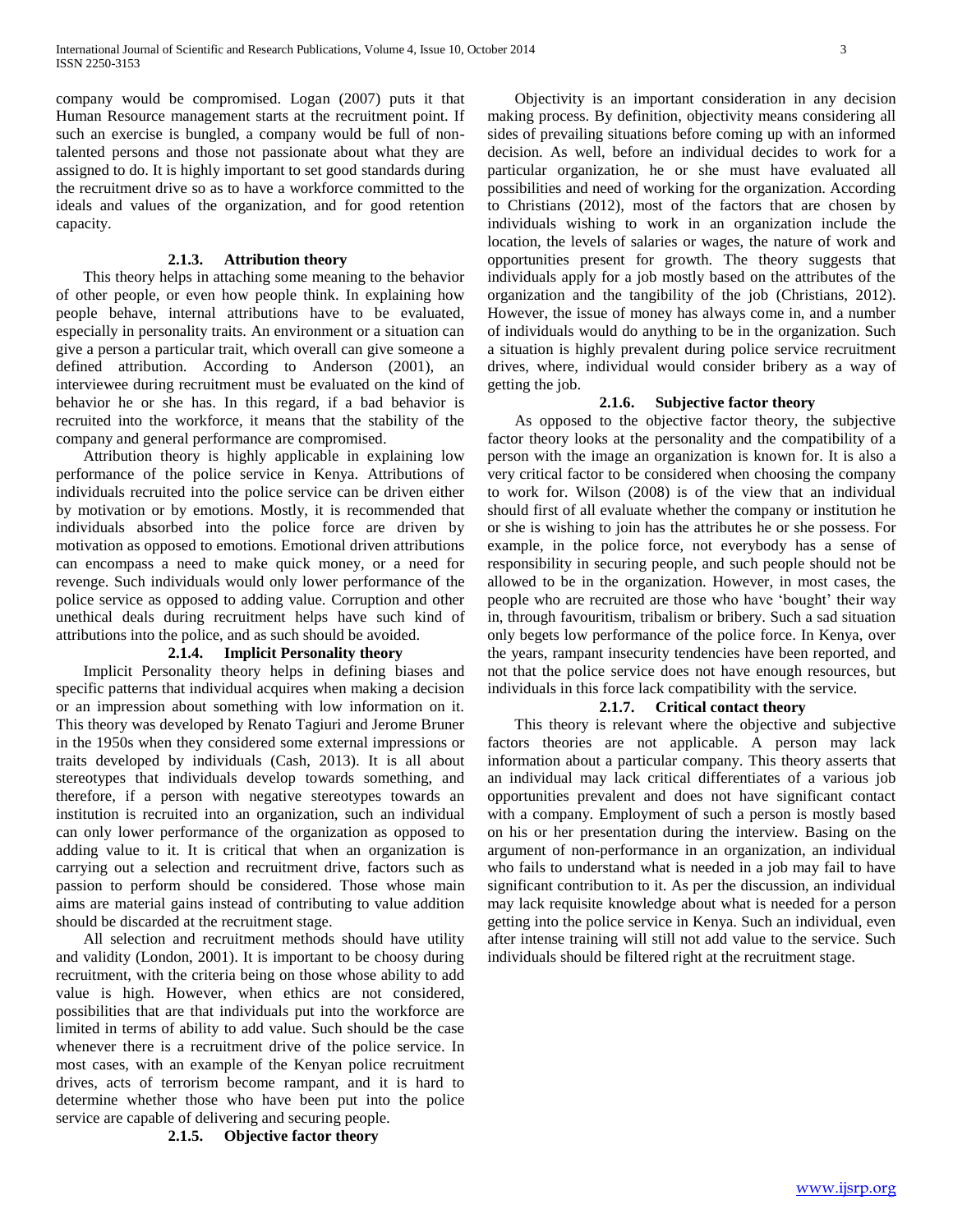#### **Fig. 1: Theoretical Framework**



#### **2.1.8. Ethical competency**

 The concept of Ethical competency is the ability to identify an ethical problem and commit one to resolving it. Problem solving and reasoning are most critical in this concept. Ethical competency involves a lot of components, and which ought to be adhered to by recruiting individuals and those being recruited. First, he or she must have the competency of evaluation and fact gathering, where, there must be competency to collect as well as examine some relevant facts about a decision to be made (Watson, March 2013). Secondly, the individuals must have creative alternatives to solve underlying problems as well as make creative decisions. Thirdly, the individuals must be able to foresee some of the potential consequences that can result when some decisions are made, and as such, offer remedies before the consequences are realized.

 Ndambuki (September 2001) in the report, *Public Service Competency Assessment Framework* in Kenya writes that all ministries and government institutions in Kenya must adhere to specified levels of competencies when recruiting individuals. Such is applicable in recruitment processes of the police service in Kenya, where, only competent individuals are absorbed into the police force. Failure to have such would result to a nonprepared police force that cannot tackle bedeviling problems of insecurity in Kenya. More often, these competencies are not applied; instead, a number of unethical practices such as corruption and favouritism are applied during police recruitment drives.

# **2.1.9. Commitment - self efficacy, education**

 There is a strong link between good systems of high level performance practices at work places and the organizational performance. When the performance of practices is high, the resultant is a high performing organization (Huselid, 1995). High level performance of individuals takes commitment; and such is comprised with high level self efficacy and education. A well educated work force, and which has self efficacy means that the performance is high, and so is the performance of the organization. in essence, education and self efficacy are two components that have to be considered when recruiting individuals into the organization. Failure to do so means that the organization would be riddled with individuals who fail to comply with the values of the organization, hence low performance.

 Commitment during recruitment drives has to be evaluated. The levels of self determination of individuals being recruited, and their education are utmost relevant for an organization. There are levels of education that are set for each and every other organization, whether private or public, and for a police force in Kenya, the standard is a specific KCSE grade. Other than the grade, it is utmost important to evaluate the preparedness of the individuals to undertake the hard tasks that characterize the police service, such as securing the livelihoods of Kenyans as they go about their work. Any recruitment exercise should be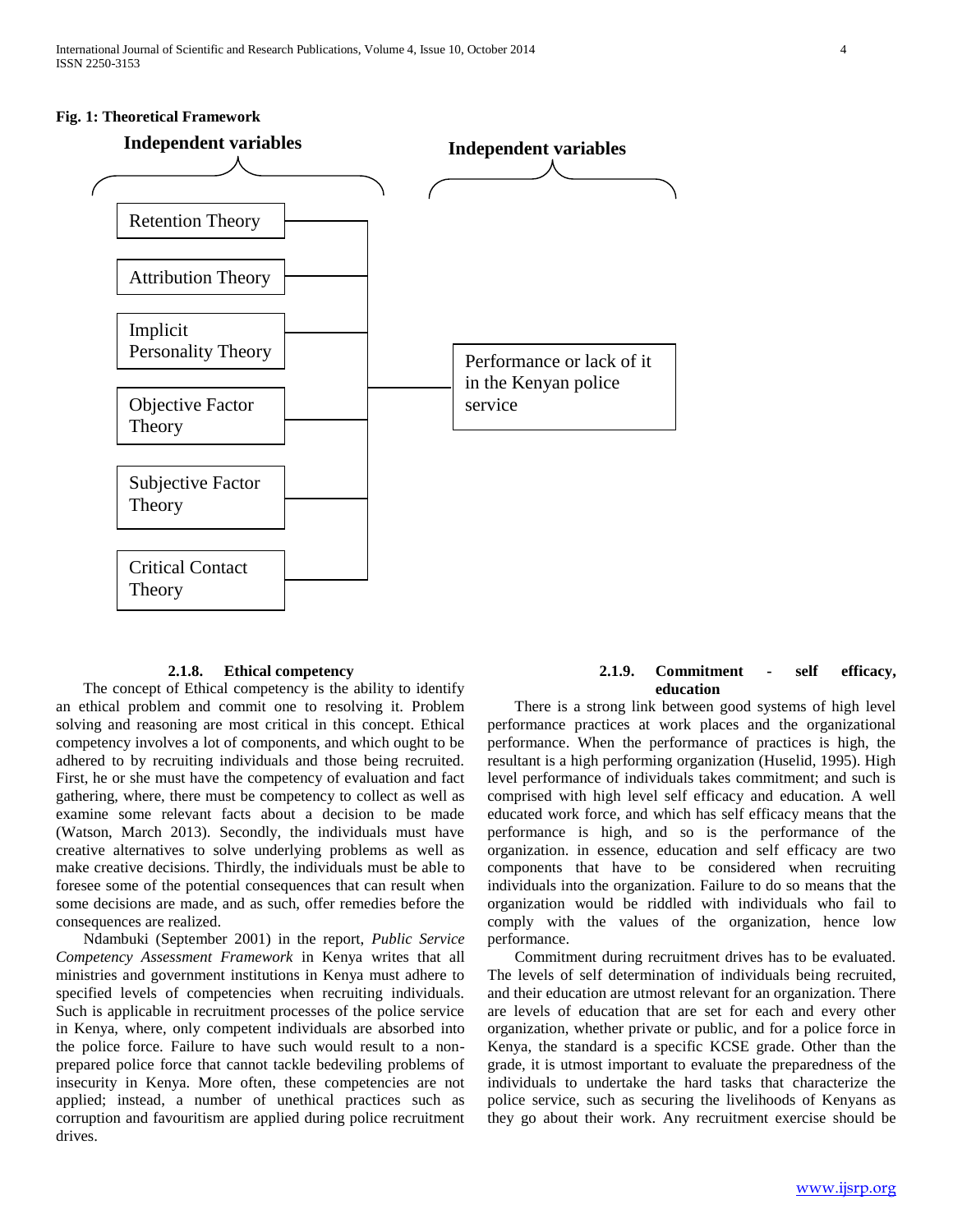devoid of other considerations other than the preparedness and education of the individuals.

#### **2.1.10. Year 2012**

 The month of January 2012 saw the killing of a member of the Community Peace and Security Team, based in Hagadera camp. The attack also claimed a number of police officers. On March 10, 2012, six people were killed, while more than 60 got injured when a grenade was hurled at people in the Machakos bus station.

On 29<sup>th</sup> April 2012, God's House of Miracles Church, based at Ngara Estate was attacked, where one person died and more than 10 injured. On Tuesday  $15<sup>th</sup>$  May 2012, three grenades at thrown at Bella Vista club in Mombasa, killing one person and injure five. The militant also indiscriminately fired at people, killing one woman and injuring two night guards.

 May 28, 2012 saw a blast go off within Assanand"s House along Moi Avenue, injuring more than  $25$  people. Sunday  $24<sup>th</sup>$ June 2012 had a grenade attack at a Jericho Beer Garden located in Mishomoroni Mombasa County, killing 3 people and more than 30 injured. July  $1<sup>st</sup>$  2012 had masked gunmen attacking two churches in Garissa killing 17 people and injuring more than 50; while one person was killed on  $3^{\text{rd}}$  August 2012 and six others injured in Eastleigh.

On 30<sup>th</sup> September 2012, a boy aged 9 years was killed by a grenade in a Sunday school along Juja road. Ten people were killed on November 18 2012 and 25 injured in Eastleigh, and on Wednesday 5<sup>th</sup> December, one person was killed in Joska area, Eastleigh.

#### **2.1.11. Year 2013**

 Amongst other security lapse incidences, the year saw the most tragic terrorism incidence when masked Al-Shabab gunmen stormed a popular shopping mall in Nairobi, the Westgate mall, killing more than 65 people, and injuring hundreds of people. This  $21<sup>st</sup>$  September 2013 incidence is quoted as a major one, because it attacked a major area harbouring affluent people in the society, including foreigners.

 There were a number of other terrorist incidences therefore after; for example, on  $13<sup>th</sup>$  December 2013, double blasts were reported in Wajir, a town on the North Eastern side of Kenya. The following day, a hand grenade was thrown towards a minibus in Eastleigh, where four people were killed and 36 others injured.

#### **2.1.12. Year 2014**

 A number of terrorists" attacks have happened so far. Notable areas which have been attacked are Gikomba, Likoni in Mombasa, Lamu/Mpeketoni, Pangani, Githurai and Eastleigh among others.

> **2.2. Case studies on ethical recruitment practices of police services, and performance**

> > **2.2.1. Police Recruiting and Its Impact on Corruption: Report by E.M.U School of Police Staff and Command – Detroit Police Department**

#### *Allen (May 2003)*

 The report is a research project that was submitted by Lieutenant Daniel Allen of the Detroit Police Department in March 2007. The research report identified a number of flaws that are prevalent during hiring or recruitment practices in the

cities put under research, namely; Detroit, Los Angeles, Cleveland, Chicago, New Orleans and Miami. The report qualifies a popular assertion that police are always vulnerable to corruption and mostly applicable during recruitment of the police personnel.

 Mediocrity of the police force in the cities under study is seen to emanate from the recruitment process. When a police officer is recruited using dubious means, there will ever be temptations to engage in some corrupt deals in the course of working. Such practices mentor police personnel that it is okay to engage in corruption and other forms of unethical practice, and such can lower the performance of the police service. To end the trend, the chain has to be cut at the recruitment process. The recruiting individuals should not demand to be bribed by the new recruits as such a situation would corrupt the minds of the recruits.

# **2.2.2. Baragoi: Failing Internal and External Accountability – Report**

 The report dubbed, *Document – Kenya: Police Reform in Kenya: "A Drop in the Ocean*, published by Amnesty International evaluates a number of situations where the police service in Kenya has failed. More significant is the analysis of how failure to have internal and external accountability led to Baragoi killings of police trainees. The killings happened on November 10, 2012, and in that fateful day, Kenya woke up to news that more than forty (40) police officers lost their lives in Baragoi forest. This forest is surrounded by an arid area, mostly inhabited by Turkana and Samburu ethnic communities. The analysis of these killings pointed to a failure of lack of both external and internal accountabilities of the police force.

 As put in the report, a number of reforms have been neglected in the police force, to an extent that there was no clear command system before the more than 40 newly recruited individuals were sent to face hardened bandits. The pointer is lack of accountability and a rot in the whole system of the police force. Up to the present day, those responsible of sending newly trained personnel to the forest, instead of experienced police have not been held accountability. It is a pointer of the depth corruption in the police service has gone.

# **2.2.3. Corruption at The Kenya Police Airwing: A Mars Group Publication**

*Mars Group Kenya (2007)*

 The report by Mars Group Kenya alerted Kenyans of an attempt by the Government, and indeed the Kenya Police Airwing to overall some four Russian helicopters by a colossal amount of Ksh. 840 million. By any standard, such an amount is huge considering the helicopters were in operation for 9 years; from 1998 to 2007. Mars Group Kenya took upon itself to notify Kenyans of what the police service in Kenya is squandering money. The money is contributed by Kenyans, and so it should be used for the purposes it is intended. Such levels of corruption exist in the police service, and unless there are prudent measures to curb this, Kenya will continue losing millions and millions of taxpayers' money.

 The report is critical of how corrupt the police service in Kenya is. Looking at the figures quoted to replace the four Russian helicopters, it is easy to understand why the police service in Kenya is said to be the most corrupt in the whole of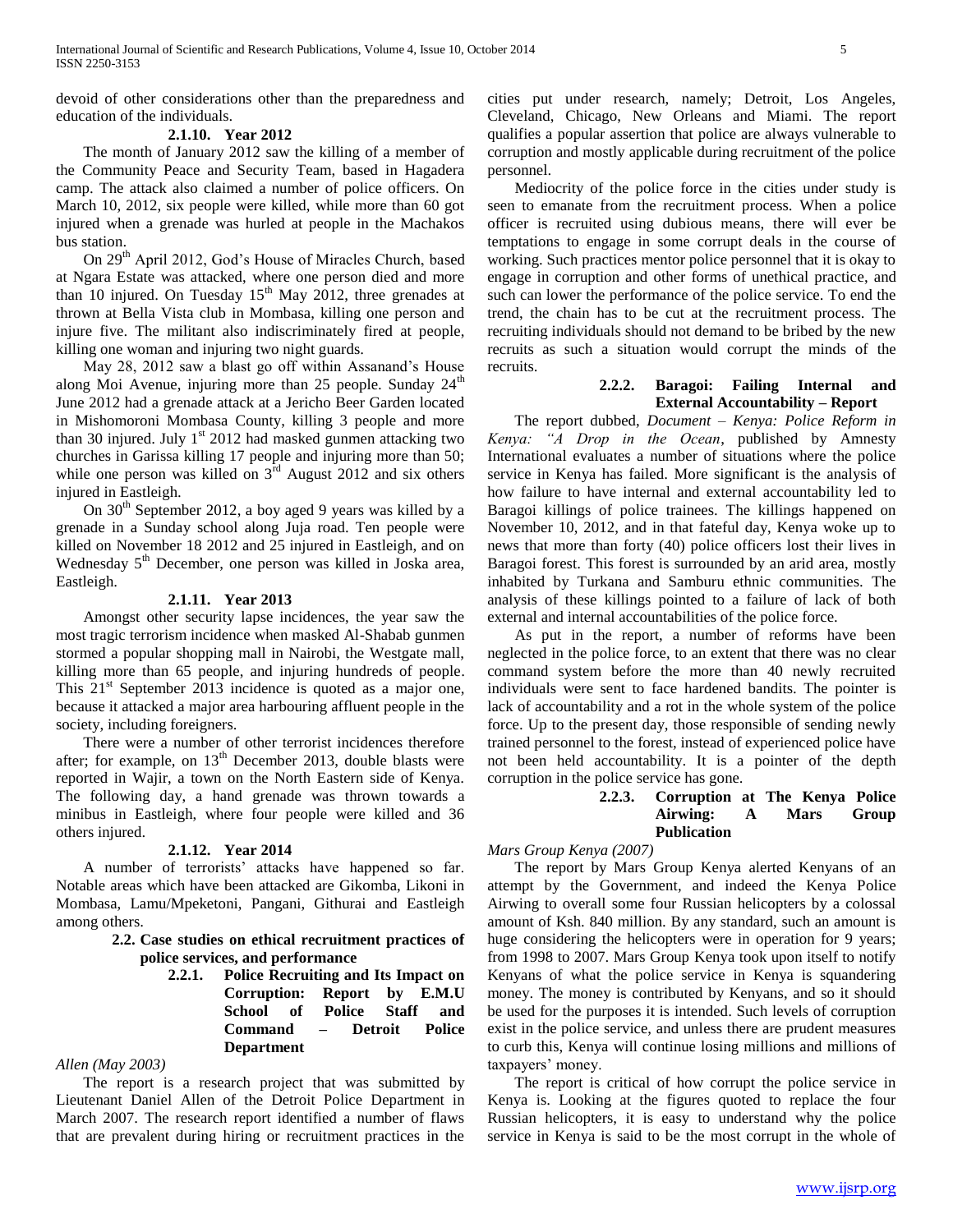East Africa. In essence, corruption starts at the recruitment stage, where, those being recruited are put through some unethical deals such as bribery, tribalism and nepotism among other negative vices. Possibly, all police departments in Kenya are corrupt. This begs the answer; *where does the vice start showing its head?* It can only be at the recruitment stage.

# **2.2.4. EACC Report: Corruption and Unethical Practices in Countrywide Recruitment of Police Officers**

 This report was prepared by the Ethics and Anti-Corruption Commission (EACC) and investigated various situations where corruption prevails during police recruitments in Kenya. The report looks a number of cases where individuals are exposed to corruption during recruitment of police officers. In virtually all situations, there are corruption tendencies, and the respondents give situations where they think that unethical tendencies are applied during recruitment. Overall, this report notes that unethical behaviours have social, economic, cultural and political effects. When corruption is practiced at the recruitment stage, the ripples effect is that the officers will carry on with the tendencies to their work places.

 In one of the case studies, Chotara, a foreign student is conducting a research on corruption tendencies in the Kenyan military as well as the capacity of the military to carry out its duties effectively. He seeks information from Kerich Maarufu, one of the public officers stationed at the department, who attends to his requests. Chotara is not surprised that Kerich wants him to bribe him so that he can attended to. The astonishment is that the nature of information Chotara was seeking did not require much commitment, but instead, he is required to "give something' in exchange of information. Such is the sorry state of security departments in Kenya. Corruption tendencies are operated openly, and in any case, every other police officer or a military person feels compelled to engage in it because "every other person is doing it."

# **2.2.5. Report: Corruption exposing Kenya to Terrorism – Experts**

# *Odula (May 29, 2014)*

This case study looks at experts' evaluation of increased terrorism in Kenya and the link with the rot in the police force. According to Odula (May 29, 2014), there is a strong link between the deadly terrorist attacks that have happened over the years in Kenya and the deep rooted corruption in the police force systems. Odula (May 29, 2014) notes that the system graft is at the core of the inability of the state to respond to the terrorist attack and insecurity in general. John Githongo, one of the experts who gave their views in this report point to a well coordinated corruption network that is hard to break, unless there is commitment and will to cut the chain. As analyzed by Githongo, the country is paying heavily the price of corruption with the 'blood.'

 Terrorism acts in Kenya can be attributed to the rot prevalent in the police force, which starts at the recruitment stage. Indeed, if corruption is not started right at the initiation stage, police officers would not have guts to ask for bribes from terrorist and other criminals. Corruption in Kenyan police service is deeply embedded, and did not start a decade ago (Odula, May 29, 2014). The rot in national security started during pre-colonial era. Even then, police officers who were recruited by the colonial masters

would ask for bribe or partner in crime for a fee. The ruling elite in the country are much aware of what happens in the police force, but are unwilling and not committed it. As put by Githongo in Odula (May 29, 2014), Kenya will continue to suffer from terrorism unless the mindsets of police officers are changed right at the start.

# **2.2.6. Kenya: Police Abuse Nairobi's Refugees – Human Rights Watch Report**

# *Human Rights Watch (May 29, 2013)*

 This report was prepared by the International Human Rights Watch Organization and highlights the depth of human rights abuse amongst police to the Nairobi"s refugees. Refugees in Nairobi, who are under the watch of International organizations, have been subjected to torture and abuse by police officers, who are supposed to guard them. The Kenyan authority has failed to open investigations into the abuses. This is a pointer that the Kenyan authority collaborates in what happens in the refugees' stations. Unbelievably, the police officers engaging in such acts do not feel remorse, and unleash terror on the refugees. The refugees in Kenya have ever remained under uncertainties on whether they can be relocated to other countries. More so, the torture they are subjected to is making them lose faith in Kenyan environment as a safe haven for their stay.

 The abuse of refugees in Kenya, and especially Kenyan capital, Nairobi does not only involve beating up. Refugees, especially those who have come from the war torn Somalia are asked for money for their protection. Their wealth is stolen by the police manning them in areas such as Eastleigh area in Nairobi. At times, hundreds of police officers would descend on areas housing refugees and subject them to torture such as rape, beating, extortion and stealing.

# **2.2.7. Kenya immigration, Police take bribes, Vulnerable to terrorism: Guul Group report**

 The Guul Group (May 29, 2014) produced a report that analyzes corruption at the Kenyan immigration points, the vulnerability of the country to terrorism and the tendency of police in Kenya to always taken bribes. A police officer in Kenya is willing to break ethics of the police service just to take a bribe. Such a bribe can result to huge damages such as building being brought down by terrorism. A terrorist is all aware of how corrupt the police officers in Kenya are corrupt, and thus can easily sneak a grenade into a building and blow it up. As put by Guul Group (May 29, 2014), Kenya may continue to see a string of terrorist attacks simply because there is unwillingness to end corruption in the system.

 Al-Shabab continues to be blamed for terrorist attacks in Kenya. The terrorist group is dominant Somalia, but has found a good playing ground in Kenya. Despite having immigration points on the boarders of Kenya, these terrorists still find their way into the capital city of the country. An immigration officer; probably because of how he or she was introduced during his or her hiring is willing to take a bribe from a suspected Al-Shabab individual so that the terrorist can sneak the bombs into the country. This level of corruption will continue to ruin Kenya if stringent measures are not undertaken. The rot in the police force can only be eliminated when individuals are being recruited.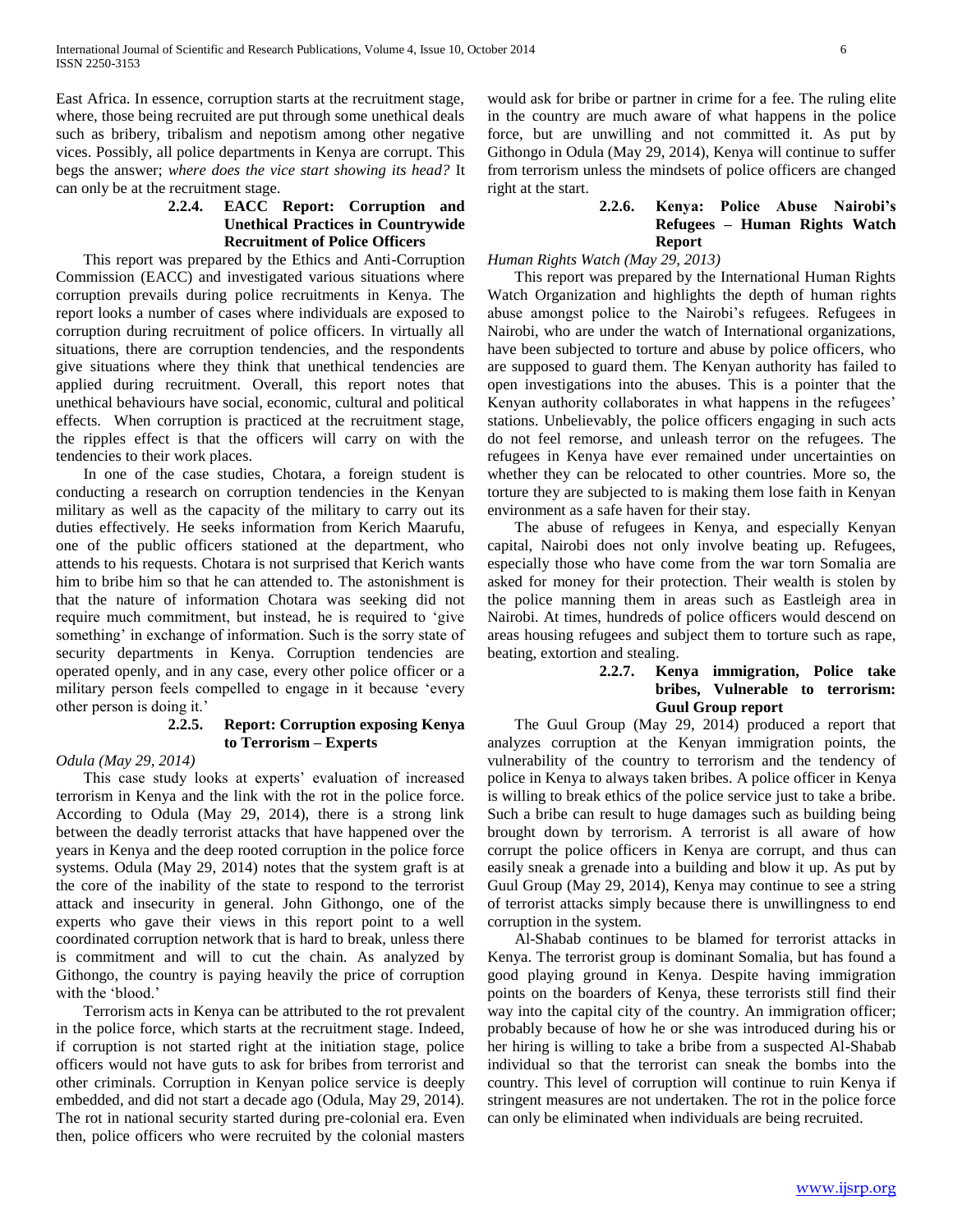#### **2.2.8. Recruitment into Police Service – The State of New Jersey**

*Journal by the Department of Law and Public Safety*

 The Police Service in the State of New Jersey has set stringent measures that have to be used during recruitment of police officers. The measures are outlined in the website, which serve as a guideline of what an individual wishing to be recruited into the police force must have, or should not have. Other than the common requirement an individual should have such as a right age; good level of education, American citizenship and the driver"s license, those recruiting individuals must check the background information of the recruit. This is a unique set of recruitment, but which makes the police force in New Jersey worth emulating.

 Every other employment in the New Jersey police service as a trooper must have compressive requirements, categorized under background information. Critical in these are; high levels of integrity, high levels of responsibilities, sound moral character, high level of dependability, reliability and be of sound judgment. These values are known when a person is taken through a number of interview steps. Recruiting individuals know too well that failure to look into these critical requirements would make the police service in New Jersey be riddled with corrupt individuals. The measures put in this police department are worth emulating. They can help stem out corruption and unethical practices.

#### **2.2.9. Tackling Police Corruption in Kenya – IWPR Report**

 This report was compiled by the Institute for War and Peace Reporting (IWPR). As written by Wanjala (August 6, 2013), the way to end corruption amongst police officers in Kenya is to have tighter discipline, better payment and instilling greater accountability. The report notes that corruption has double sides; those engaged and those engaged into. For example, a driver in Kenya roads knows too well that traffic police officers takes bribes, and thus such a mind has been inculcated into his or her mind, and is willing to give money to the police officer.

If corruption is to be terminated completely, Kenyan authorities must be willing and committed to fight it. If there can be greater accountability, police officers would fear to engage in corruption. If there could be stringent measures during recruitment, the recruited individuals would not get a mind that they can earn easy money when they start their work. It would take courage to ask for a bribe, hence improving commitment to work diligently. The resultant would be a high performing police force in Kenya. Various public and private organizations can combine efforts to fight the vice until it is completely stemmed out. It is the only way to put Kenya back to stability.

# III. METHODOLOGY

# **3.0. Introduction to Methodology**

 This study was done to assess the relationship between corruption experienced during recruitment of police officers, and the overall neglect this institution has practiced in its core mandate of protecting people. In order to come up with a quality analysis, only qualitative approaches were done; as opposed to combining both quantitative and qualitative approaches. The respondents in this research were successful and unsuccessful recruits during the 2014 police recruitment drive, and selected experts. Case studies were used to qualify the relationship, while interviews, focus group discussions and observations were used to get quality information from concerned individuals.

# **3.1. Research design**

 This research project utilized descriptive research design, with a specific focus of qualitative approach. In this study, case studies, interviews, focus group discussions, and naturalistic observations were utilized. This approach was most favoured as it gave the researcher a clear direction to investigate the relationships of the variables. In this regard, the researcher was able to go to the field and take notes, as well as engage interested parties to discuss underlying issues of police recruitments and how unethical behaviours during the exercises are resulting to rampant insecurity in the country.

 A number of case studies were selected, and which helped in qualifying the data collected on the field, through, interviews, quality focus group discussions, and observations among others. The case studies used concern high levels of corruption in Kenya, and how the trends in unethical behaviours stem from the starting stage of hiring/recruitment of police officers into police service.

# **3.2. Research sampling**

 Selective sampling method was chosen to get stations as places of studies during the recruitment exercise of 2014. These stations were; Kamukunji in Nairobi City County, Baricho in Kirinyaga County and Nakuru town in Nakuru County. It was important to use selective method of sampling in this study as it helped in getting maximum results. For example, in Nairobi and Nakuru Counties, the fact that the areas are cosmopolitans was critical in getting diverse views regarding the overall process. On the other hand, Kirinyaga County is in the rural areas of Kenya, hence, the expectations were that the researcher would get uniform data or information regarding corruption, or lack of it during the recruitment drive.

# **3.3. Methods of data collection**

 This research project utilized a number of methods of data collection. The chosen methods were found to be most suited, considering that the research design used is qualitative one. The methods of data collection in this research study included; focus group discussions, key informant interviews, participant observations, and case studies.

# **3.4. Methods of data analysis**

 In this research study, qualitative data analysis was used as a way of making significant meanings to the relationship of corruption during recruitment drives of police officers in Kenya, and resultant corruption and inefficiencies at work places. More specifically, this research employed the open and selective processes of qualitative data analysis. These methods were found to be important to this particular study as information gathered was categorized and then scrutinized to bring about commonalities and the sense needed. Particularly, the analysis of data involved the researcher asking himself questions relating to collected information, making critical comparisons and then looking for differences and similarities present in the information gathered.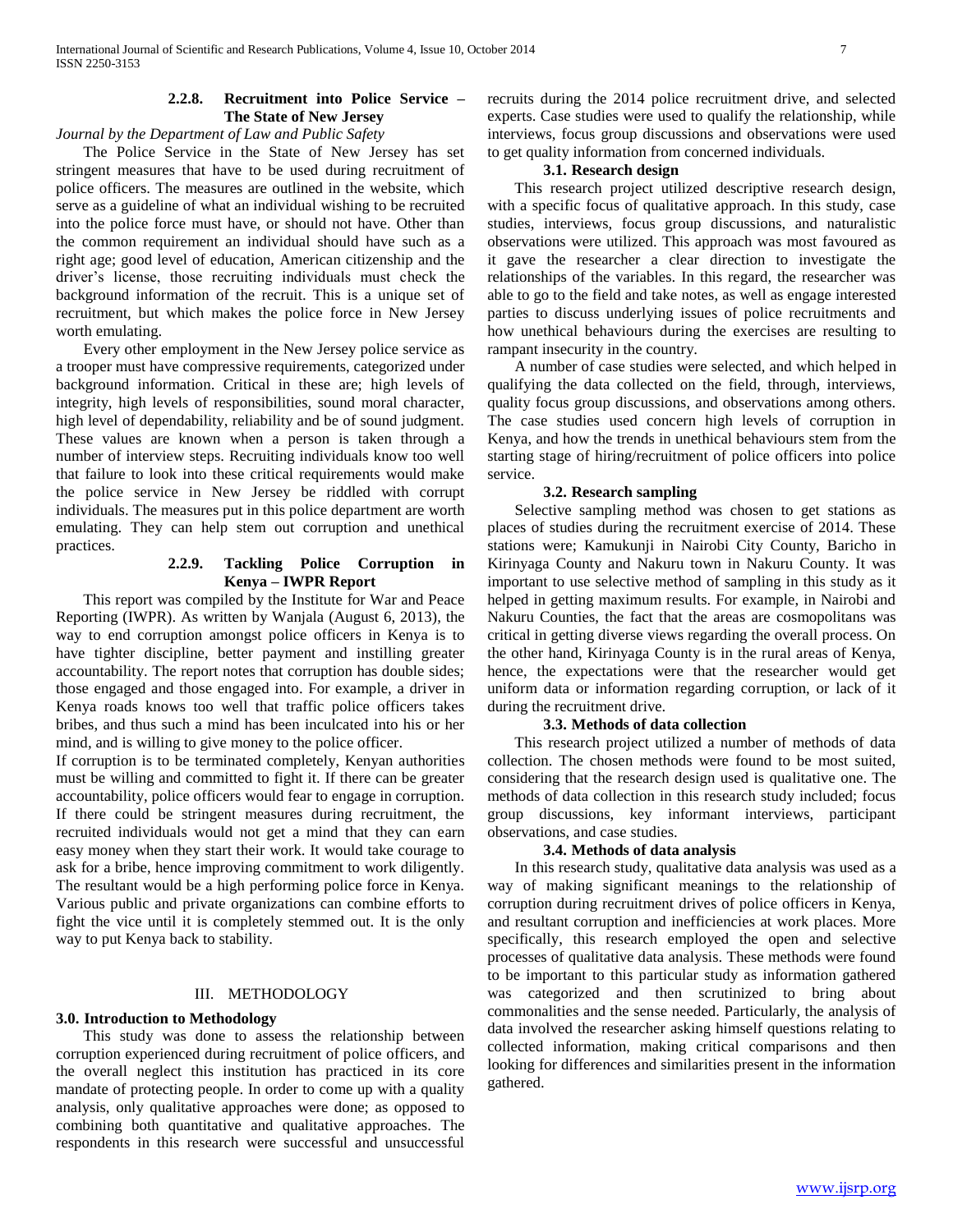#### IV. RESULTS AND ANALYSIS OF DATA

#### **4.1. Data from Interviews**



| TIE. J. Dar gruph showing preferences of police recruitment excretises in Ixerva |                    |           |                        |                        |  |  |  |  |
|----------------------------------------------------------------------------------|--------------------|-----------|------------------------|------------------------|--|--|--|--|
|                                                                                  | <b>Politicians</b> | Human     | rights   EACC officers | <b>Police officers</b> |  |  |  |  |
|                                                                                  |                    | defenders |                        |                        |  |  |  |  |
| <b>Credible</b>                                                                  | 50                 |           | 40                     | 70                     |  |  |  |  |

# **Table 1: Table showing preferences of police recruitment exercises in Kenya**

**4.1.1. Credibility of police recruitment exercises in Kenya** 

**Not Credible** 50 90 60 30

 From the graph above, it is clear that preferences of the nature of police recruitments in Kenya vary. Specifically, it can be seen that politicians and the police officers do not see much of lack of credibility in the recruitment exercises that are done in Kenya. However, as can be seen from the responses of human rights persons and EACC officers, there is little credibility of police recruitment in Kenya. Going by the division in opinion from the interviews, it is clear that it is hard to deduce whether there is credibility or not. However, it is easy to separate the mind sets of those approving police recruitments in Kenya and those who do not. Essentially, the police officers and politicians are likely to favour the recruitments, but the human rights persons and EACC officers, whose opinions can be widely accepted, do not see much of credibility in any of the recruitment processes in Kenya.

**4.1.2. Link between unethical behaviour during recruitment of police officers and the rot in the police force**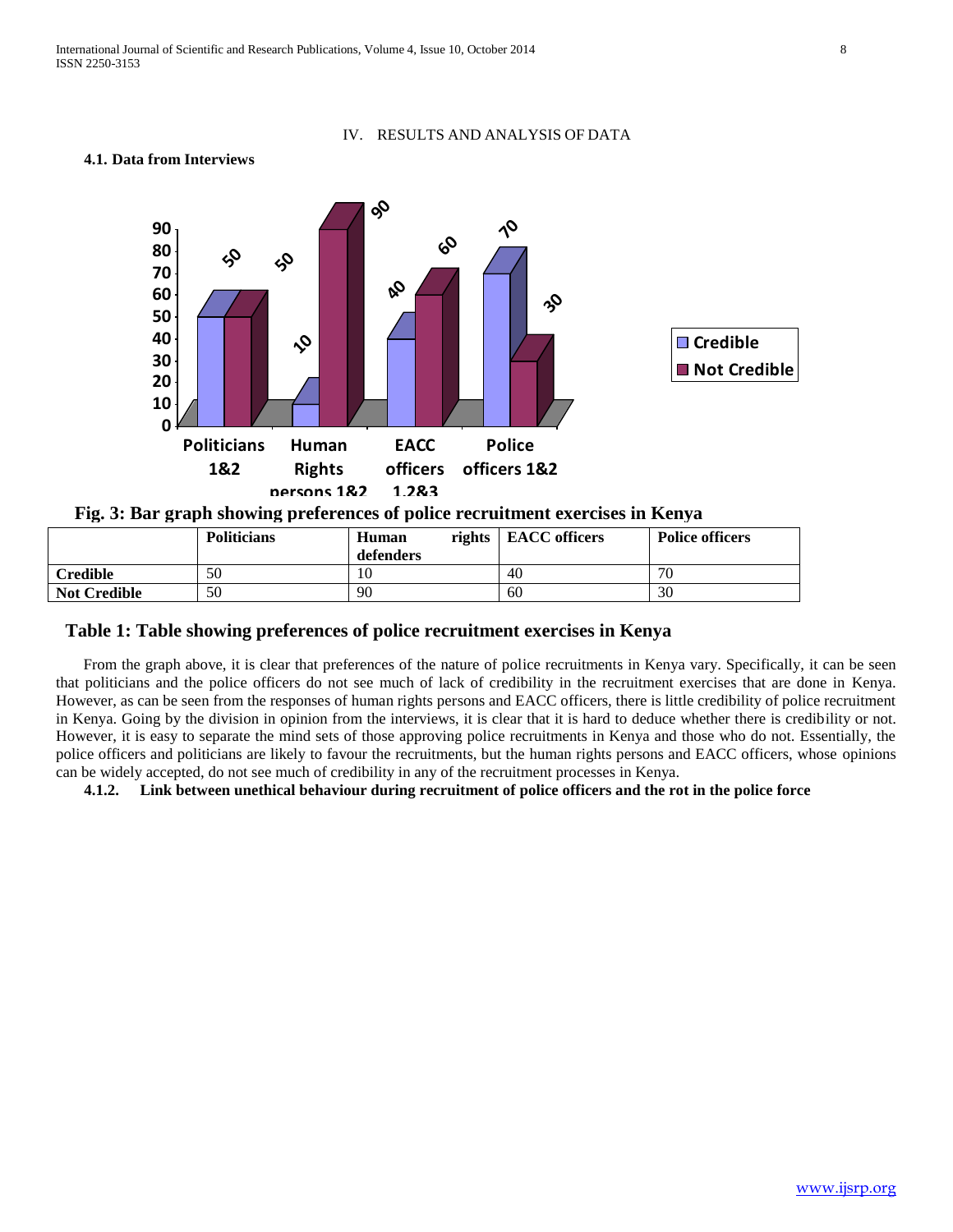Just as analyzed above about the credibility of the recruitment exercises of hiring police officers in Kenya, the same opinions were



replicated when they were asked on whether there is a link between the unethical behaviors witnessed during recruitment drives and low performance in the police force. While the human rights defenders and EACC officers noted of a link, the police officers and the politicians saw little link

|  |  |  |  |  |  | Fig. 4: Bar graph showing link between lack of ethics in recruitment and performance of the police force in Kenya |  |  |  |
|--|--|--|--|--|--|-------------------------------------------------------------------------------------------------------------------|--|--|--|
|  |  |  |  |  |  |                                                                                                                   |  |  |  |

|                | <b>Politicians</b> | Human     | rights   EACC officers | <b>Police officers</b> |  |
|----------------|--------------------|-----------|------------------------|------------------------|--|
|                |                    | defenders |                        |                        |  |
| A link exists  | 50                 | 90        | 60                     | 20                     |  |
| No link exists | 50                 | 10        | 40                     | 80                     |  |

**Table 2: Table showing preferences of police recruitment exercises in Kenya** 

| <b>Unethical behaviours</b>         | Vote (out of 10) respondents |
|-------------------------------------|------------------------------|
| <b>Bribery</b>                      | 10                           |
| Nepotism                            |                              |
| <b>Tribalism</b>                    |                              |
| Torture                             |                              |
| Other forms of unethical behaviours |                              |

**4.1.3. Unethical behaviors during recruitment exercises**

**Table 3: Table showing votes of unethical behaviours prevalent during recruitment of police officers in Kenya** 

# **4.2. Data from Focus Group Discussions**

#### **4.2.1. Unethical behaviours during recruitment of police**

 A group of 5 individuals, 2 males and 3 females were picked by the researcher after the 2014 contested recruitment drive to discuss the outcomes of the exercise. From the discussion, it was clear that the exercise was mauled by corruption tendencies, and the police officers were not shy to ask as high as Ksh. 150,000. The discussion also touched on the levels of tribalism that was prevalent, and mostly in Nairobi. It mattered who were in charge of the exercises, where, most of those picked were from the tribe of the police officer. It was clear that nepotism was practiced,

and to some, the exercise was just for formality purposes. Instead, the names were picked even before the exercise started.

# **4.2.2. The rot in the police force and the relationship with unethical behaviours during recruitments**

 The respondents in this method of collecting information were in agreement that what was exercised during the recruitment drive of the police was the reason behind low performance of the police officers in Kenya. Essentially, the participants noted that corruption at the immigration department as well as various police stations in Kenya was to blame for rampant terrorist attacks. The group wondered how a person can go ahead to commit a crime just few metres from a police station.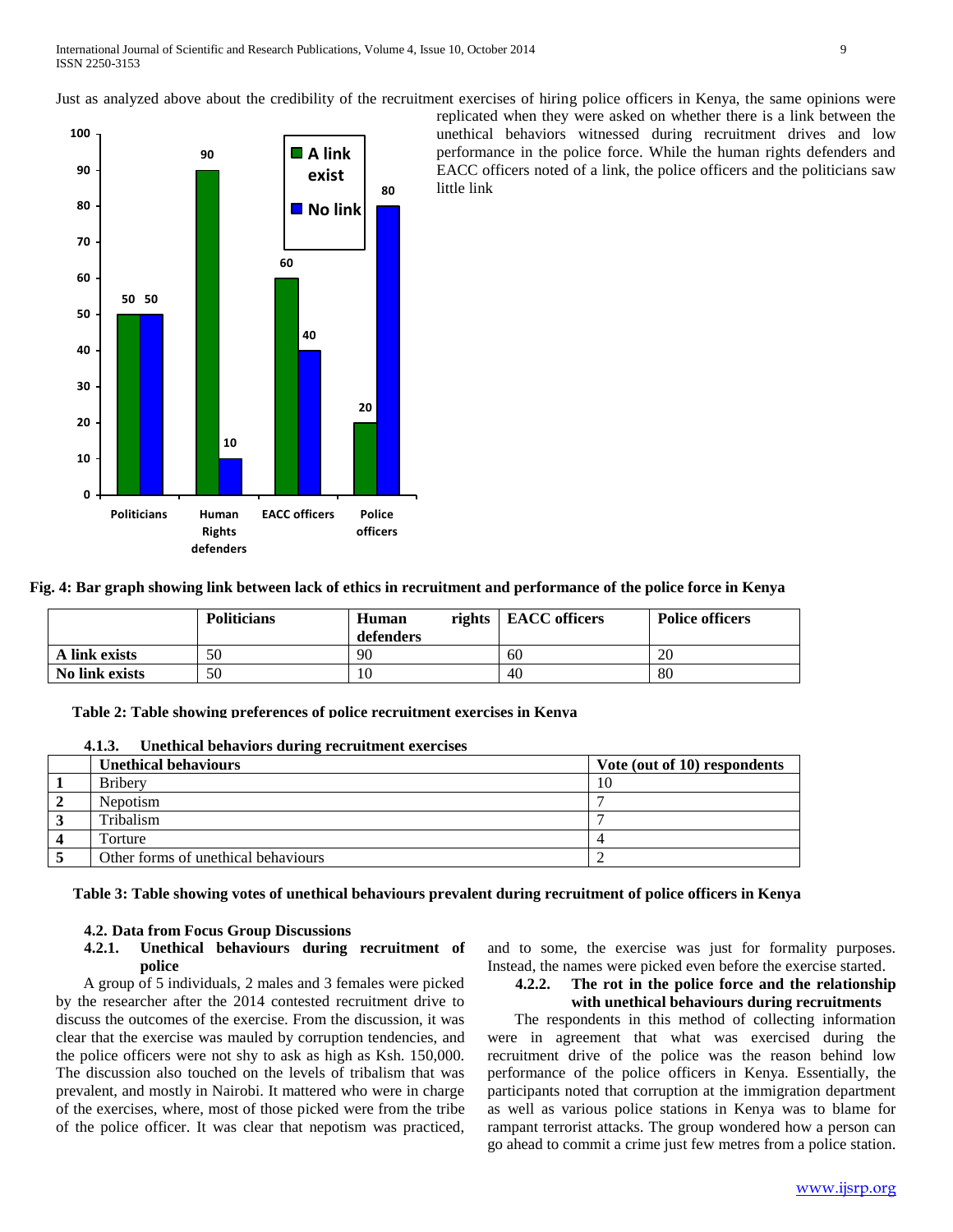The group noted that if the trend is not cut in earnest, it would be hard to fight crime in this country. Those who are being recruited into the police force are shown in those early stages what the police force is commonly known for; corruption. If an individual can agree to pay as much as Ksh. 150,000 to get recruited, little can deter him or her from asking for a bribe from a criminal. The trend has to be ended, and it has to be now.

# **4.3. Data from Observations**

 The researchers were stationed in three major areas of recruitment; Kamukunji in Nairobi County, Nakuru town in Nakuru County and Baricho in Kirinyaga County. The researchers were able to pick a number of observations, which qualified the assertions that the rot in the police force in Kenya stems right from the first stage of having individuals into the police force. In Nairobi for example, very many youths were turned away, despite appearing to qualify on all areas. It was not very clear what extra the recruiting police officers were checking other than external features, academic qualifications and medical requirements.

 Some of the individuals who were turned away lamented favouritism. While investigating form a distance, the researchers were able to note disturbing incidences, where, an individual who fails the required height was qualified and those whose height are way above the required were dismissed. In Kirinyaga, there were those who did not even participate in the race, and were qualified to the last stage before final picking. The favouritism was widespread and not limited to the three counties under study.

#### **4.4. Data from case studies/reports**

#### **4.4.1. 2014 recruitment exercise**

 As reported by Citizen TV on July 19, 2014, the Kenyan investigative body, EACC came with a report that summarized the police recruitment drive as characterized by corruption and other unethical behaviours. The commission noted that it had credible evidence showing that the police recruitment was highly marred by corruption, and thus recommended that the National Police Service nullify the entire process. It also recommended that those responsible be held accountable.

# **4.4.2. County bribery – the Standard**

The Standard Newspaper of November 13<sup>th</sup> 2013 as written by Geoffrey Mosoku noted that Uasin Gishu County topped as the most corrupt regional government in the year 2013. This information was contained in a report on national Survey on Corruption and Ethics 2012. Other counties in the top list included Embu, Samburu, Nairobi, Meru, Nyamira, Tharaka-Nithi, Narok and Mombasa. Those counties least with corruption incidences were Baringo, Marsabit, Taita, Busia, Turkana, Vihiga, West Pokot, Isiolo, Siaya and Taita Taveta. In Baringo alone, the average bribe is Ksh. 20,075, Kirinyaga Ksh 15,914 while Nakuru is Ksh 8,466. This is a clear show of how corruption in the police departments across the country is prone to corruption. The creation of counties was meant to devolve development to regional areas; however, this has been seen to even devolve corruption especially amongst police departments.

# **4.4.3. Westgate Mall Attack – Corruption and Ineptitude in the police service**

 September 2013 was a tough month for Kenyans as the country realized how terrorism can cripple the economy of a county. However, what did not come to into light for many

Kenyans is how corruption and ineptitude led to the attack. According to the report produced by the National Assembly of Kenya, the investigating arm of the government had warned of an impending attack, but the information was not acted upon. The highest probability is that somebody at the top of command did not want to act on the information; with the results being the  $21<sup>st</sup>$  September 2013 Westgate attack. Virtually every day, there is insecurity incidences reported. These ranges from road carnage on our roads, violent robberies, heist thefts among others. These are good pointers of how the country is unsafe despite having significant number of police officers in Kenya.

#### V. RECOMMENDATIONS AND CONCLUSION

#### **5.1. Introduction**

 This study has studied a possible link between the ethical or unethical practice during recruitment of police officers in Kenya and the performance, or lack of it in regard to security of people in Kenya. The choice of this area of study was significant as it roots out the underlying problem that has been witnessed over years in Kenya during recruitments. Those exercises in Kenya are always prone to unethical practices. This study analyzed this link and concluded that the unethical practices have resulted to high level of insecurity in Kenya.

# **5.2. Conclusion**

 Ethics require individuals to uphold values that are set by various professions. Those in the police force are required to adhere to certain terms of work, including not engaging in corruption. The vice is the evil of everything good going bad, including insecurity in Kenya. It has been noted that the rot in the police force starts at the recruitment stage, and therefore, to end it, it is upon all involved to uphold ethics and redirect energy to fighting insecurity

# **5.3. Recommendations**

 As has been studied, corruption is seen to stem right from the recruitment stage. Corruption as a form of unethical practices should not be allowed to be initiated at the recruitment stage. As a way of ending the vice, it is recommended that relevant authorities make stringent measures to hold accountable those who are seen to engage in corruption. Both the recruiting police officers and the individuals being recruited should be charged with abuse of office and corruption. Any form of corruption is bad and should not be tolerated.

 Secondly, it is prudent that the government of Kenya should design a good programme that would educate aspiring police officers of how to uphold ethics during recruitment and after they are absorbed into the police force. Such a programme could include holding seminars for all interested before they undergo the recruitment exercise, and another one for the ones who have qualified to become police officers. Such a programme would ensure that ethics are upheld everywhere, and it would be a way of ending corruption once and for all.

#### **5.4. Suggestion for further researches**

 This research study did not cover all sectors of insecurity in Kenya. In the course of the study, a number of other factors emerged as resulting to rise of insecurity in Kenya. The following are suggestions for further researches:

> 1. The role of motivation for police officers in Kenya in stemming out insecurity